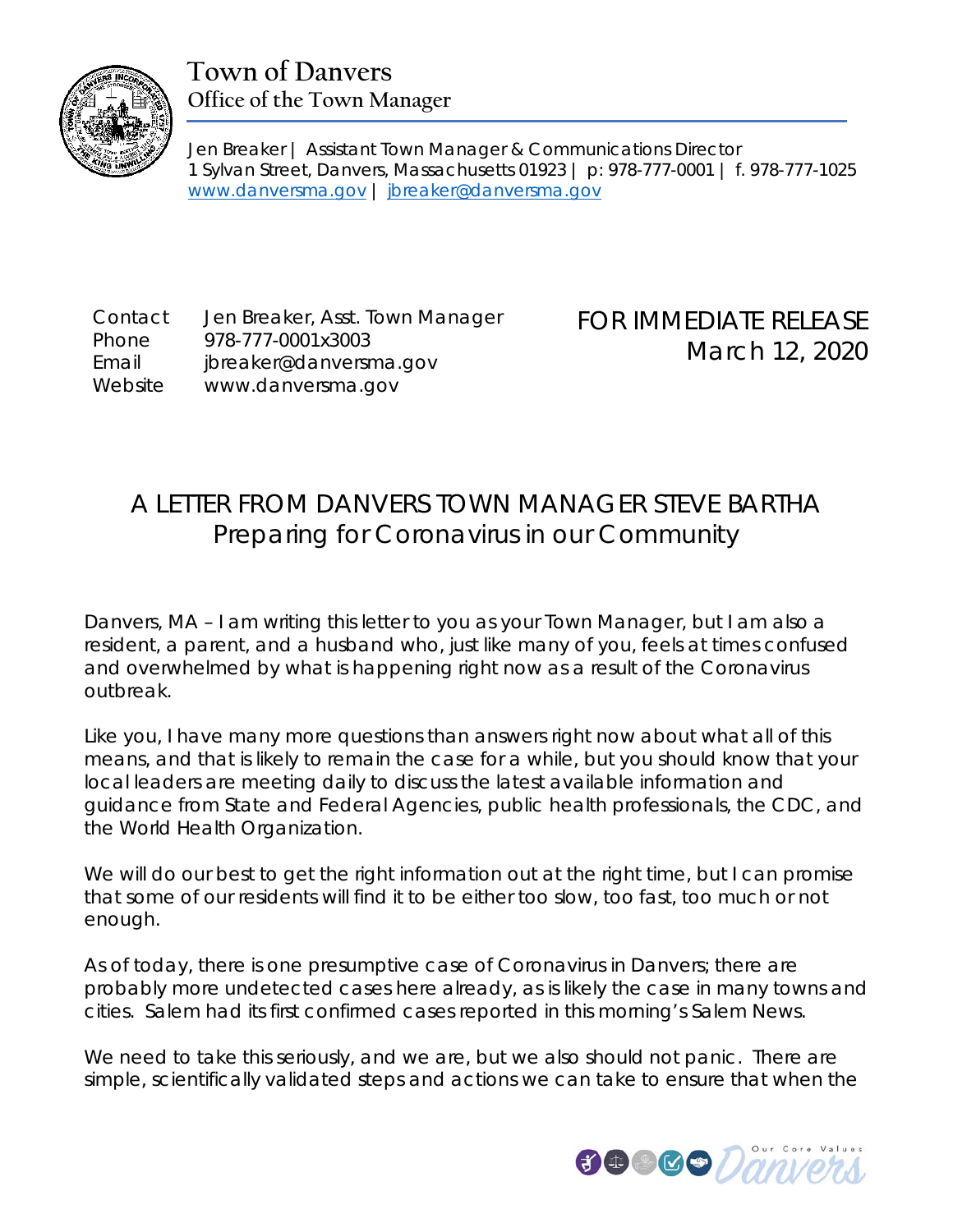virus does impact someone we know, our local healthcare professionals will have the capacity to receive presumptive patients and treat them accordingly.

According to the CDC, the three most commons symptoms of Coronavirus are:

- 1. Fever
- 2. Cough
- 3. Shortness of breath

Our collective responsibility right now is to "flatten the curve" of infection, which basically means slow down the spread of the virus. Experts from Harvard and the CDC have predicted that, eventually, anywhere from 20% to 60% of the general population will become infected, recognizing that 80% of infections result in minor/invisible symptoms. For some, however, the disease presents a serious threat – especially (according to the CDC) for those 60 or older or who have "comorbidities," like heart disease or diabetes.

Again, our job right now is to slow the spread, so that doctors and nurses can treat patients in manageable numbers that do not overwhelm our systems.

The steps we need to take start with good personal hygiene and social distancing. Simply put, social distancing means avoiding unnecessary interaction with others to reduce the chances of catching or spreading a virus.

The health of our residents and employees is priority number one. To that end, both Danvers Public Schools and Town Offices will be closed from Friday, March 13th until Friday, March 20<sup>th</sup>. We will still be in the background providing public safety, public health, public utilities (water, sewer, electric), and some social services, like food delivery and grab-and-go lunch bags for students in need.

If it becomes clear by next week that lengthier closures are necessary, we will communicate that widely prior to Friday, March 20th.

To stay informed, you should consider signing up for emergency notifications on the Town website: [https://danversma.bbcportal.com/,](https://danversma.bbcportal.com/) or follow the Town on Facebook, Twitter, or Instagram (@townofdanvers), or go to the Town's Public Health webpage: [https://www.danversma.gov/departments/health-department/.](https://www.danversma.gov/departments/health-department/)

A skeleton crew will be in Town Hall to answer the phones (978-777-0001), but the building will be locked. The Selectmen's Budget Hearing scheduled for Saturday, March 14<sup>th</sup> is being postponed to a future date.

A quote I've seen circulated a few times in the past couple of days basically says that before a crisis, everything we do to prepare seems like overkill, and after the crisis everything we did feels insufficient.